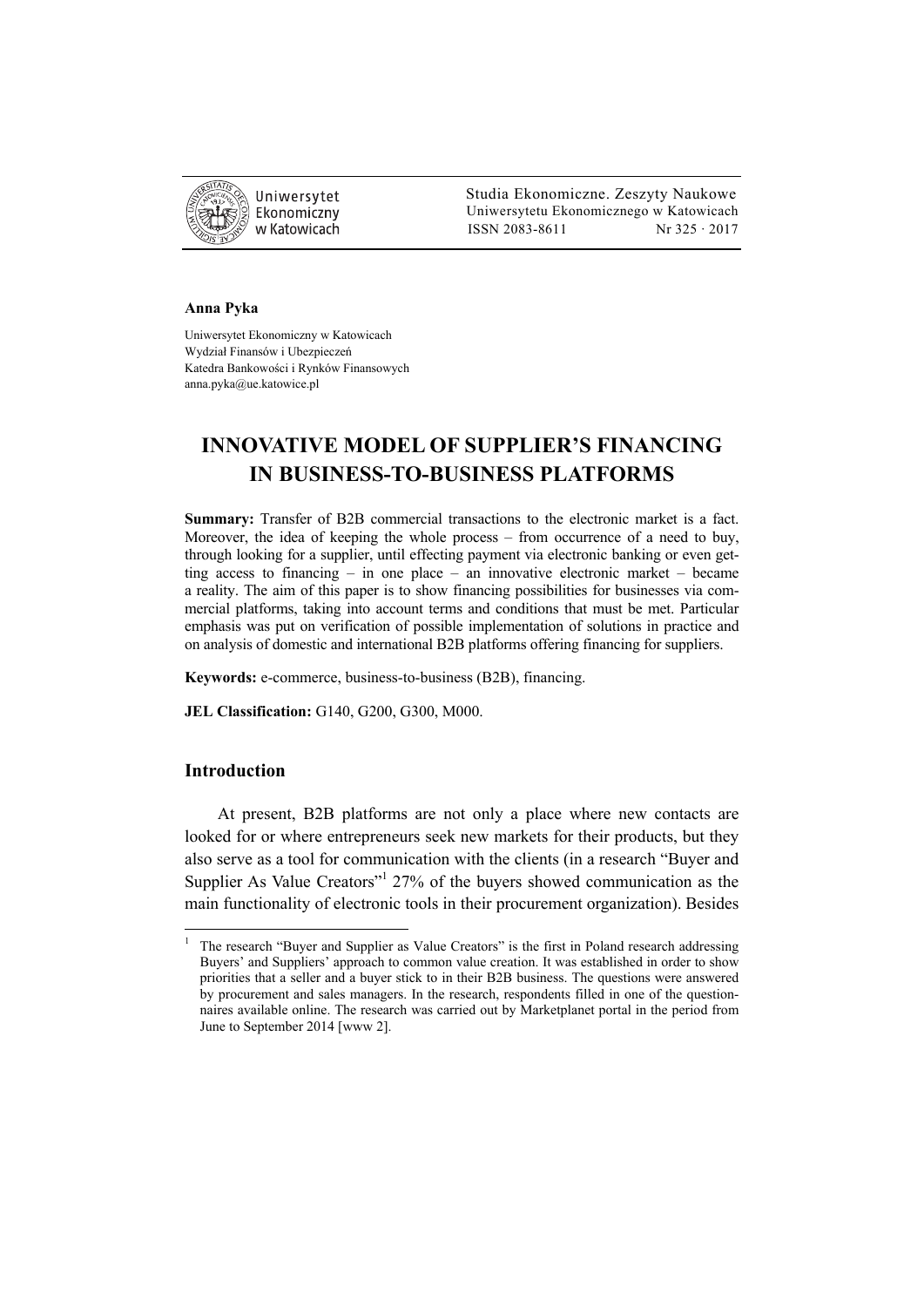facilitating the communication between buyers and suppliers, e-commerce increases also transparency of the carried out procurement (and/or sales) processes. As it is shown on Fig. 1, for buyer companies, the use of B2B platform allows them to buy at lower prices, which results from flattening of prices, and often, from "price war" among the businesses (especially in case of auctions), at shortened time for accepting bids (time saving is possible by specifying the deadline for submitting bids in the Request for Proposal). The use of the B2B platform allows for exchange of business information as it is possible to compare the quotes given for a certain commodity or service by other suppliers on the market (competitive offers may be compared). A very important advantage of B2B is that it offers the possibility of finding new contracting parties. Taking into account that the buyers may express their opinions on the concluded transactions, the B2B platforms are also a place where the supplier company is assessed which may contribute to increasing the supplier's credibility on the market [Pyka and Błach, 2014].



Fig. 1. Added value gained as a result of the use of B2B platforms Source: Own work

B2B is often an answer to the buyer's needs regarding the selection of the best supplier, replacement of the existing one, or adding new suppliers to the existing suppliers base. According to the research "Buyer and Supplier as Value Creators" [www 1], as many as 66% of the buyers consider access to a catalogue of suppliers base as a key functionality of the electronic market for businesses, and 19% of them shows additionally the need for certification of suppliers by an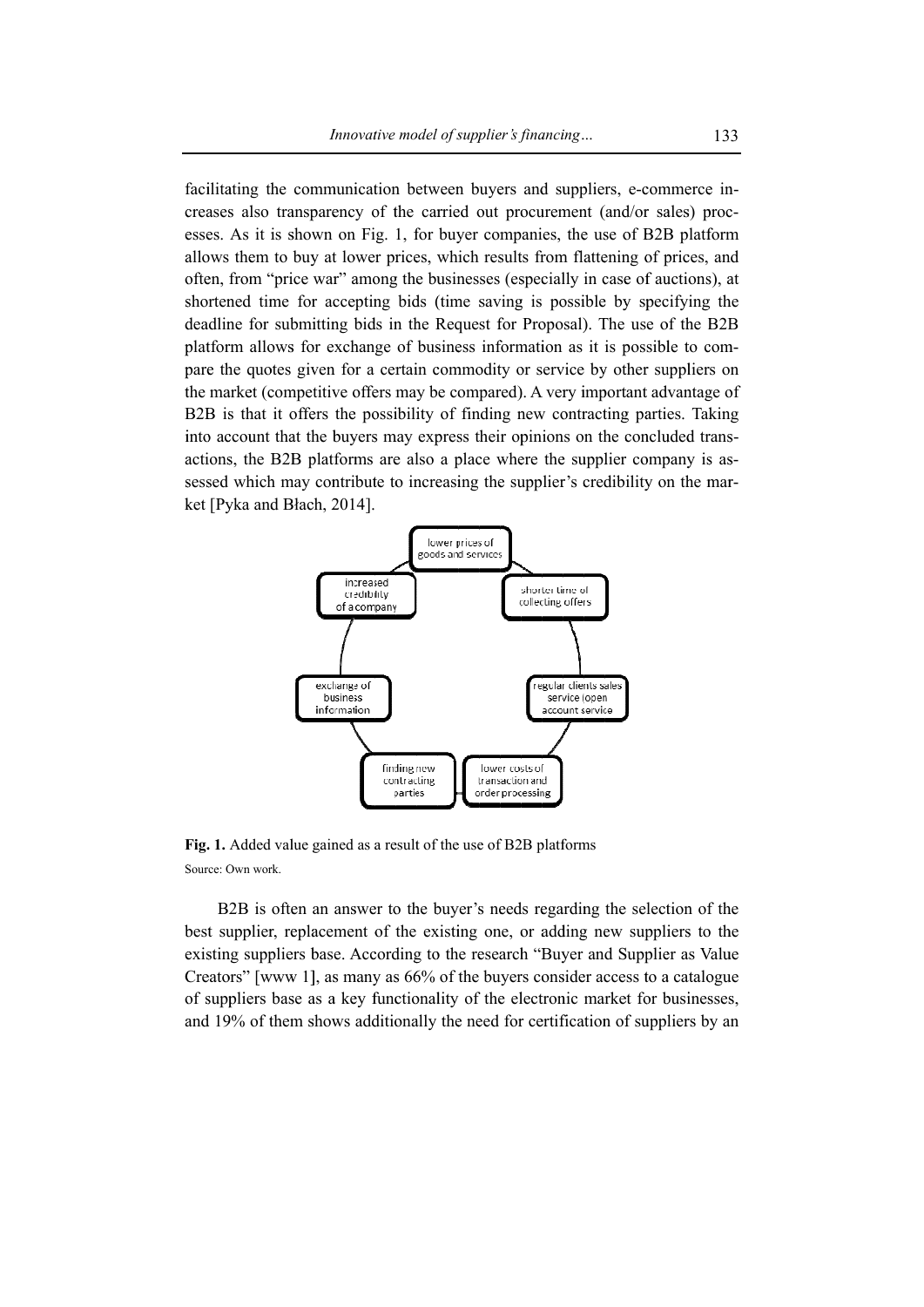external entity. Whereas suppliers value B2B platforms most for an easy and fast access to the global market of tendering procedures (nearly 32% respondents) and opportunity to be recognized by buyers as a potential supplier.

Opportunity to gain the above said advantages made it a fact that businesses transfer their B2B commercial transactions to e-market. Entrepreneurs move their commercial transactions to e-commerce platforms, that is to a single virtual "place" where a supplier meets a buyer and where the needs of both parties are satisfied. Moreover, the idea of keeping the whole process – from occurrence of a need to buy, through looking for a supplier, until effecting payment via electronic banking, or even getting access to financing – in one place – an innovative electronic market – became a reality.

Significance of e-commerce platforms for operations of enterprises is abundantly described in professional literature. Enterprise activity within electronic markets has been typically referred to as electronic business (e-business) or electronic commerce (e-commerce) [Turban et al., 2006; Chaffey, 2012] defines e-commerce trading as financial and non-financial transactions between organisations which involves the distribution and selling of products and services to consumers by the supplier organisation. B2B as a part of e-commerce<sup>2</sup> means online shopping that includes companies doing business with each other [e.g., Schneider, 2009; Schneider, 2011; Bajaj and Nag, 2005; Majewski, 2007] but also includes advertising of goods and services in an electronic presentation, online order taking and bill presentation. Poon [1999] defined B2B as "the use of Internet technology and applications to support business activities of a small firm". Delivery of product or service may occur over or outside of the Internet [Whinston, Choi and Stahl, 1997]. All of B2B paper authors explore the impact of the Internet on the business transactions of organisations. Numerous authors write about e-commerce common goals [Pinero, 2001] and advantages [Willis, 2004; Halim et al., 2012; Goldstein and O'Connor, 2000; Hinson et al., 2008; Gyami, 2005; Mutula and van Brakel, 2007]. Timmers [1999], Henig [2000], Wigand and Benjamin [1995], Williams et al. [2001] and Flanagin et al. [2014] show possible technical, organisational and societal problems which might be identified in development in B2B. Some authors write about e-commerce oppor-

<sup>2</sup> Sometimes the term E-commerce and E-business are used interchangeably but they are distinct concepts. E-commerce is a term used to describe the process of transacting business over the Internet. E-business, on the other hand, involves the fundamental reengineering of the business model into an Internet based networked enterprise. The difference in the two terms is the degree to which an organization transforms its business operations and practices through the use of the Internet [Hackbarth and Kettinger, 2000; Mehrtens, Cragg and Mills, 2001; Poon, 2000; Poon and Swatman, 1997].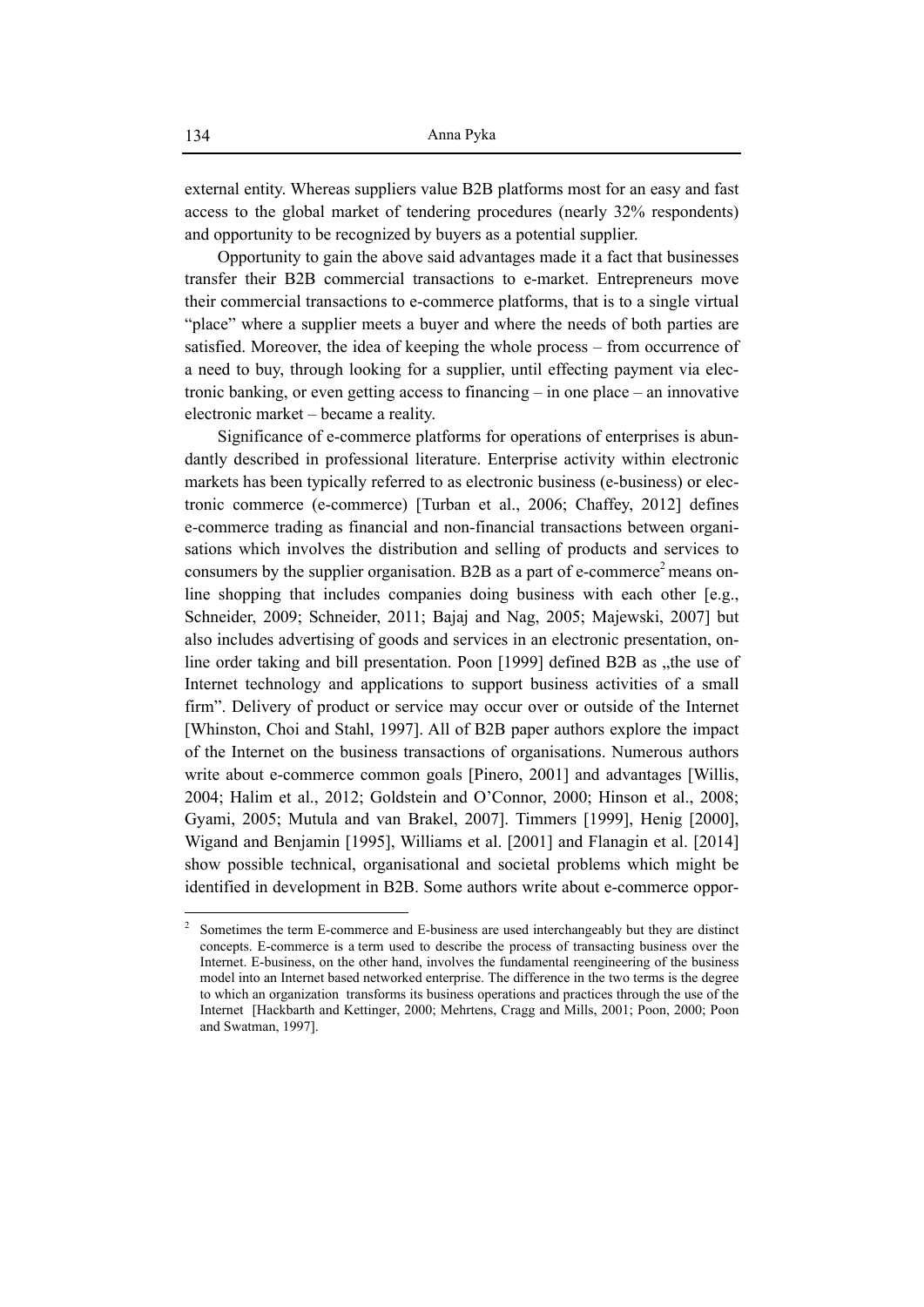tunities (for example Woods [2011]), while others focus on commerce future trends in European countries [Baourakis and Daian, 2002]. Whereas the aspect of financing available for B2B platforms participants is covered scarcely in the literature. Thus, the aim of this paper is to show the possibility of financing enterprises via commercial platforms, paying attention to conditions that must be met. Special focus was put on verification of the possibilities of practical implementation of solutions and on analysis of domestic and international B2B platforms offering financing for the suppliers.

## **1. Financing of suppliers on the B2B platforms – domestic and international experience**

There are a few e-commerce platforms operating in Poland that are designed to support enterprises in carrying out their procurement processes (Logintrade, Marketplanet, Oferteo, Open Nexus, Allegro, Alleo). The only service dedicated exclusively for businesses is Aleo platform (that will be further discussed hereafter)<sup>3</sup>. Ariba and Alibaba are one of the most significant B2B platforms on the international market. A part of existing B2B platforms have a well-known brand, others are only building it. Majority of platforms provide a base of contracting parties on international scale, however, there are also local commercial platforms. Some platforms make integration with ERP systems possible, others − not. Some of the solutions are free, others must be paid for to be used. Some of the commercial platforms operate in a few language versions; a part of them have only one language version − most often English. And finally, all platforms are differentiated in terms of their functional scope, that is, in terms of purchase/sale and analytical tools, their diversity, and support services, including but not limited to, financing<sup>4</sup>.

Analysing B2B platforms in an aspect of the opportunities to gain financing by enterprises, we shall focus most of all on financing of suppliers. Purchase of receivables is the basic instrument of supplier financing. From a point of view of a seller (supplier), we may speak about the so called simple purchase of receivables in which case procurement initiating party is a creditor who presents in-

<sup>3</sup> Majority of big entities have their own platforms dedicated to their own needs. For instance: Polimex Procurement Platform, Euro Trade Procurement Platform, KGHM Procurement Platform, Lotos Procurement Platform, Tauron Procurement Platform, Orlen Procurement Platform, PKP PLK SA Procurement Platform, Polimex Mostostal Procurement Platform.

<sup>&</sup>lt;sup>4</sup> See more about characteristics of selected domestic and international platforms: Pyka and Błach [2014, p. 143-144].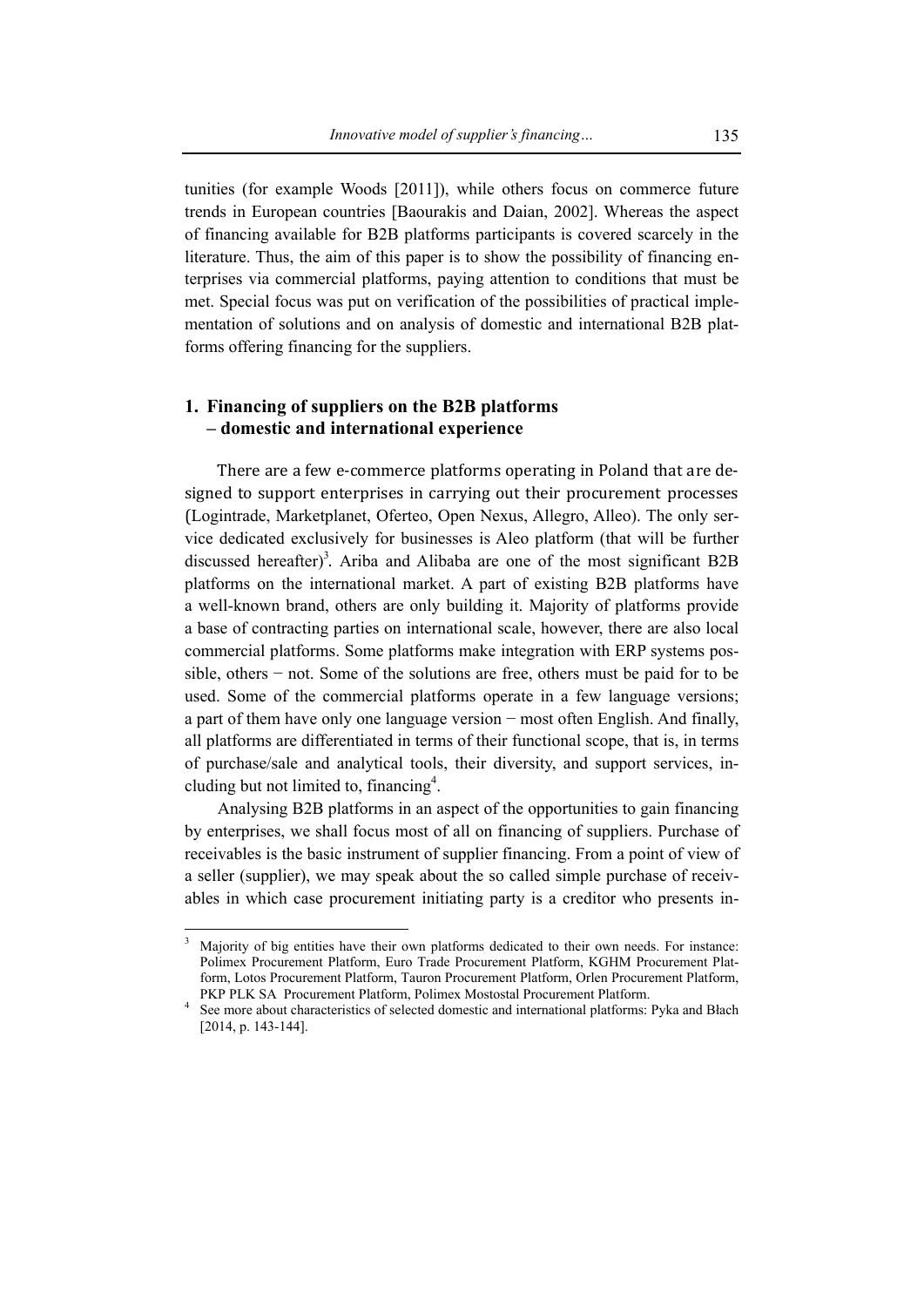voices that are not yet due and payable for discounting. Whereas, from a point of view of a buyer, an alternative for working capital credit facility is the so called reverse (reversed) purchase of receivables that is an agreement between the financing party and a debtor (buyer) concerning financing of the amounts due to the suppliers<sup>5</sup>.

There are only few commercial platforms that offer financing, and if they do that they rather focus on reverse purchase of receivables that allows buyers to get better terms and conditions of sale (discounts) in exchange for earlier payment of an invoice<sup>6</sup>. Financing of suppliers on commercial platform is an alternative for other types of financing of the day-to-day operations of the companies. Under the credit limit awarded to the buyer, the supplier – having a consent of his contracting party – discounts the receivables on the commercial platform.

In Poland, a B2B platform that offers financing for suppliers is ALEO commercial platform owned by Usługi dla Biznesu SA − a company belonging to the ING Group. This is the first platform on the Polish market that is actively

<sup>5</sup> Both these instruments are in a wide catalogue of financing offered by the banks, and a division of purchase of receivables into the simple and reverse one results from classification of the bank purchase of receivables in terms of a party to the agreement / transaction initiator. The first mentioned – simple purchase of receivables – is an agreement concluded with a debt claim seller (supplier) for financing of debt claims towards the debtors (buyers). Whereas reverse purchase of receivables stands for an agreement concluded with a debtor (buyer) for financing of debt claims of the suppliers. At present, the banks are very flexible in constructing forms of purchase of receivables (a form of purchase of receivables most often results from preferences of suppliers/buyers or from conditions in which the said entities operate).

Purchase of receivables may be also classified in terms of appraisal of the risk attributable to entities. According to that criterion, you may speak about purchase of receivables without recourse (unconditional) and purchase of receivables with recourse (conditional). Purchase of receivables without recourse stands for discount of receivables jointly with taking over the solvency risk of the debtor of that debt claim, that is without the possibility of full recourse to the debt claim seller should the debtor not pay when due. Whereas, purchase of receivables with recourse stands for discounting of receivables without taking over the solvency risk of the debtor of that debt claim, with the possibility of full recourse to the debt claim seller should the debtor not pay when due. Purchase of receivables may be also differentiated in terms of how the debt claims are financed. In accordance with that criterion, we may differentiate: a classic purchase of receivables, purchase of receivables with a grace period, with prolonged period of financing and purchase of receivables after their due date. In classic purchase of receivables, financing covers the discount period, that is it lasts from the date of discount to the debt claim due date. In purchase of receivables with a grace period, financing of the debt claim is prolonged without knowledge of the debtor by a period determined in advance and defined in an agreement (most often not longer than 30 days). Purchase of receivables with prolonged period of financing takes the form of financing of the debt claim with a period prolonged – with a consent of the debtor – by the agreed in advance and defined in the agreement time (most often not longer than 180 days). Whereas purchase of receivables after their due date is financing after the debt claim due date. See more: Pyka [2009, p. 302-312].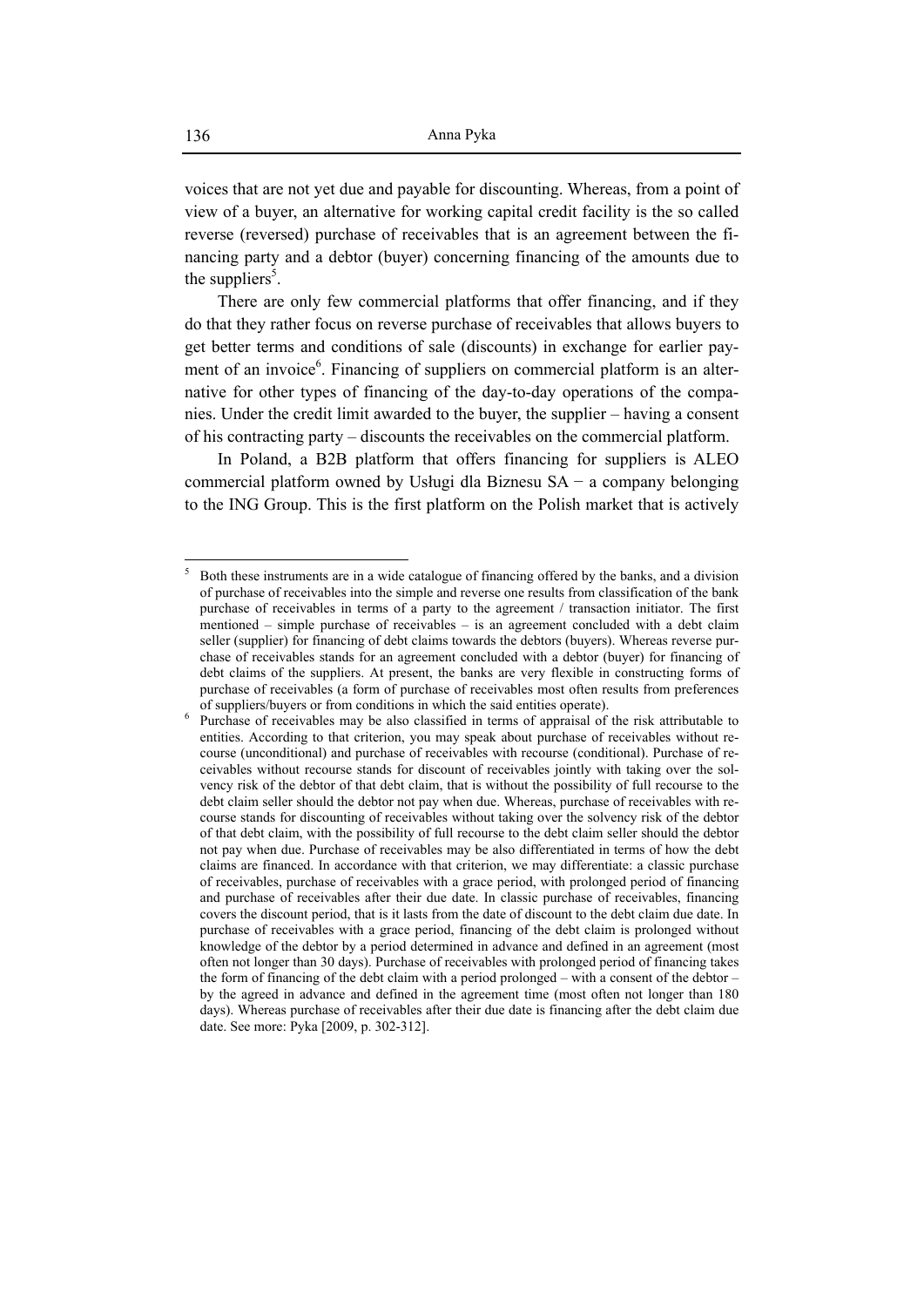supported by the bank (ING Bank SA) in terms of image and information<sup>7</sup>. ALEO service is a free of charge, and at the same time, complex tool offering the companies effective management of the procurement and sale process dedicated to the segment of the medium enterprises operating in Poland; unlike other commercial platforms operating on the Polish market, it is not available to retail clients − natural persons who do not pursue business activities [Dziubak, 2013]. As a target, the platform is to extend its operations to other European countries. Unlike other existing platforms, ALEO platform owner ensures verification of the actual existence of an organization/enterprise. ALEO service was also born out of cooperation of the bank and platform owner on e-commerce market, by which it offers the buyers a quick access to bank services, inclusive of financing<sup>8</sup>. Figure 2 shows a procedure of supplier financing on an example of ALEO platform. As it results from Fig. 2 a service of supplier financing is started with a buyer's application submitted at ING Bank Śląski for the product limit. Then, basic parameters of the product are determined, including but not limited to, limit level (a minimum limit of financing is PLN 100,000; it shall be kept in mind that the awarded limit is based on the buyer's credit ability), maximum term of financing of a single debt claim (not less than 5 business days and not more than 365 days), cost of financing. After a positive decision is awarded, credit documentation is signed. Limit is entered in the ALEO service, under which a buyer invites suppliers to cooperation. After an invitation is accepted by a supplier, the bank activates the supplier so that the supplier would be able to enter an invoice to the financing system of the ALEO platform in the future.

The proper process of financing starts when an invoice is entered either by a supplier or by a buyer to the supplier financing module (see Fig. 3).

<sup>7</sup> In the period of 18 months of its presence on the market (the platform has been operating since September 2013), 40,279 participants/enterprises have been registered (as at 5 March 2015) and

 $321,888$  available products/services have been offered via that platform.<br>The distinctive features of the platform are: a) supporting the platform with the brand of the bank having a well-established position as regards corporate banking; b) no need to implement an expensive IT system for the platform users; c) possibility of having modern procurement process in place, without a need to have a specialist department within the company − each employee authorized by the company managers may use the system; d) possibility of having the credibility of enterprises verified by way of showing their rating (only with their consent). See more: Twaróg [2013, p. 14].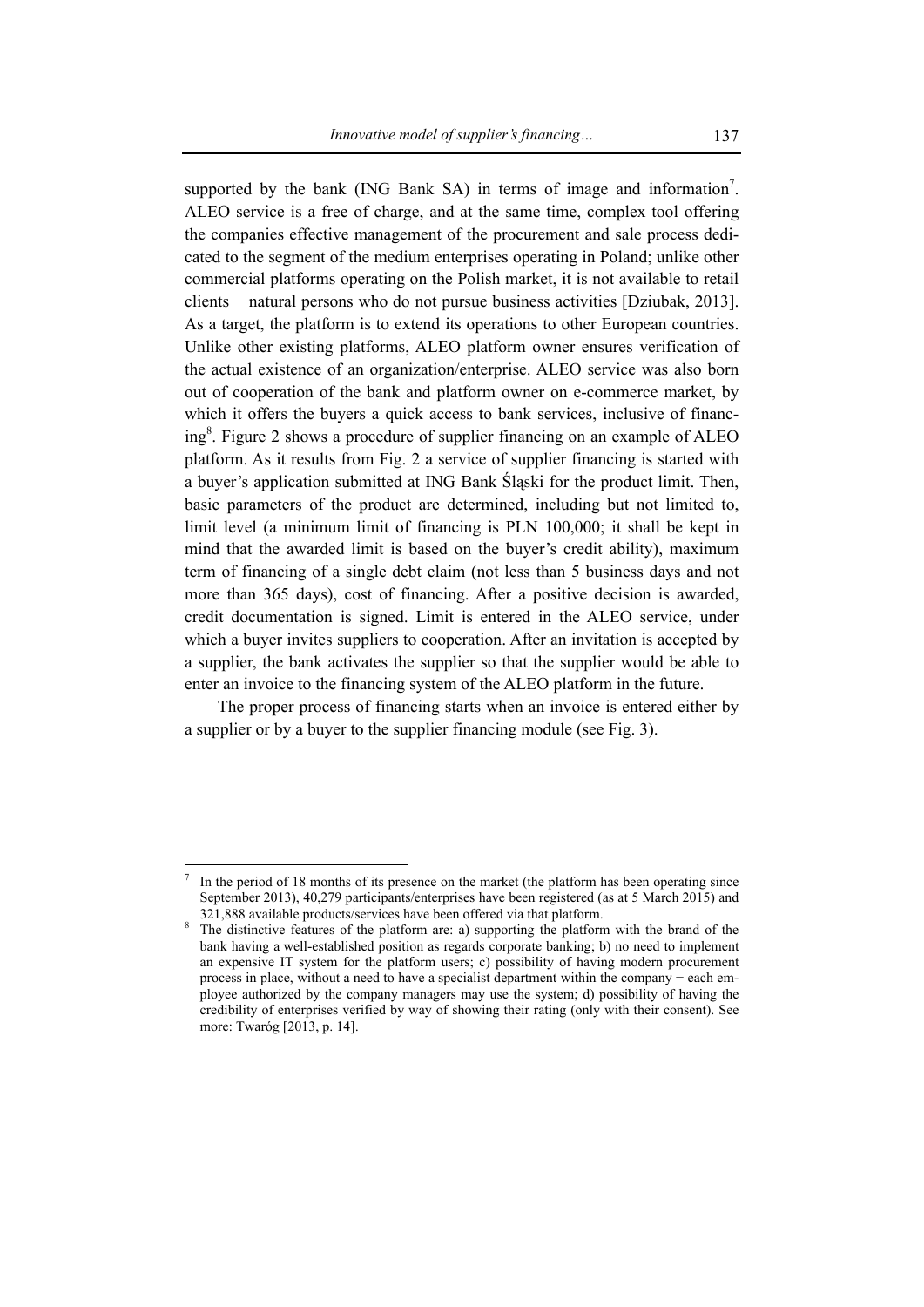



Source: [www 10]





After the entered invoice is accepted by a buyer, the supplier orders its financing to the bank – the funds, decreased by the cost of financing, are paid into the supplier's account. The invoice financed by the platform is paid on the invoice due date - at that date, the bank debits the buyer's account with the amount of the financed debt claim. Each repaid debt claim increases the available limit.

Only a few international B2B platforms offer financing. Alibaba is one of such platforms. It is an international base of suppliers/buyers that operates in a few language versions and has well developed services supporting establishment of B2B relationships. There is no customer service bureau in Poland, and sellers pay for access to certain functionalities of the platform (among others, they pay for positioning in the search results). This platform offers not only service of transaction related payments but also financing and opening an escrow account at the client's request. The platform supports entrepreneurs active in the China's international trading environment and makes it possible for them to buy on credit (i.e. making open account transactions), that is it satisfies the need of foreign buyers to buy from suppliers in China.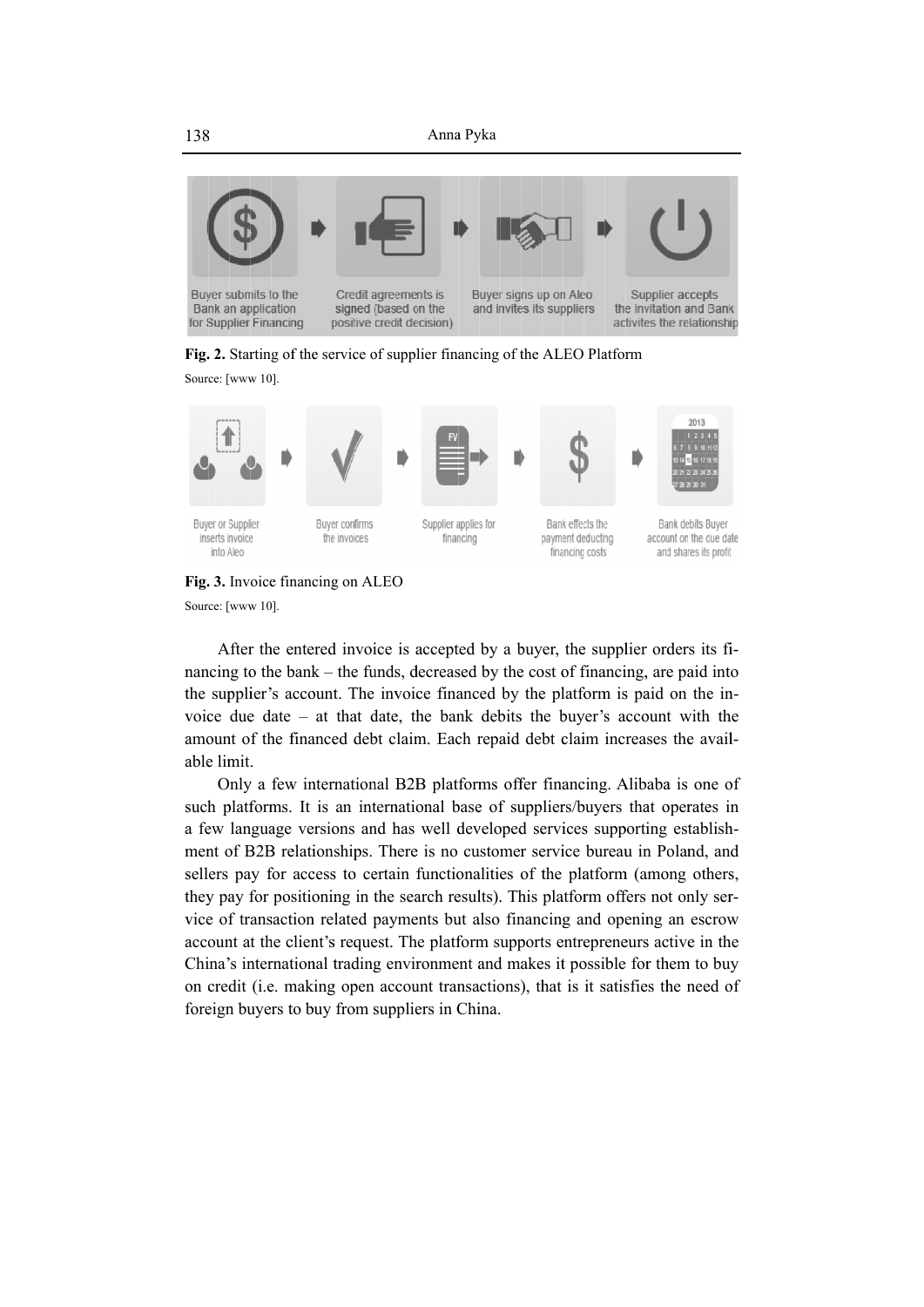

Fig. 4. Supplier Financing on Alibaba Platform

Source: [www 4].

Figure 4 shows that the financing model on Alibaba platform is similar to the one applied in case of Aleo. The process starts with confirmation of an order to finance issued by a supplier who presents also necessary information (documents) for purchase. Then, under the credit limit awarded for a buyer, financing is effected to the supplier's account. The invoice financed by the platform is paid on the invoice due date. Application Fee is a US \$99 after application. Charges based on the country are<sup>9</sup>:

Financing fee = financing amount x  $0.04\%$  x financing days

The following two state-owned enterprises are the banks providing financing under e-Credit Line: Bank of China and China Export & Credit Insurance Corporation (SINOSURE) [www 4]. By availing up to 80% of the amount payable and offering up to Open Account (OA) 120 days, e-Credit Line provides overseas buyers with extended payment term for products sourced, and one-stop export-related service, making purchases from suppliers in China simple, flexible and convenient.

## 2. Financing of suppliers on the B2B platforms and advantages for enterprises

The product offered by commercial platforms (financing of suppliers) makes it possible to increase financial benefits for both parties to the transaction  $-$  a buver and a supplier (see Table 1). The main benefit for the suppliers is that the trade receivables attributable to the sale of goods and services may be financed before the due date – even on the invoice issue date – it allows for increasing of sales and improvement of the Seller's financial liquidity. Furthermore, the lack of recourse to the supplier is of significance – the bank takes over the risk of the buyer's insolvency. Another advantage of supplier financing in

Insurance premium = receivables of order amount  $x$  insurance rate.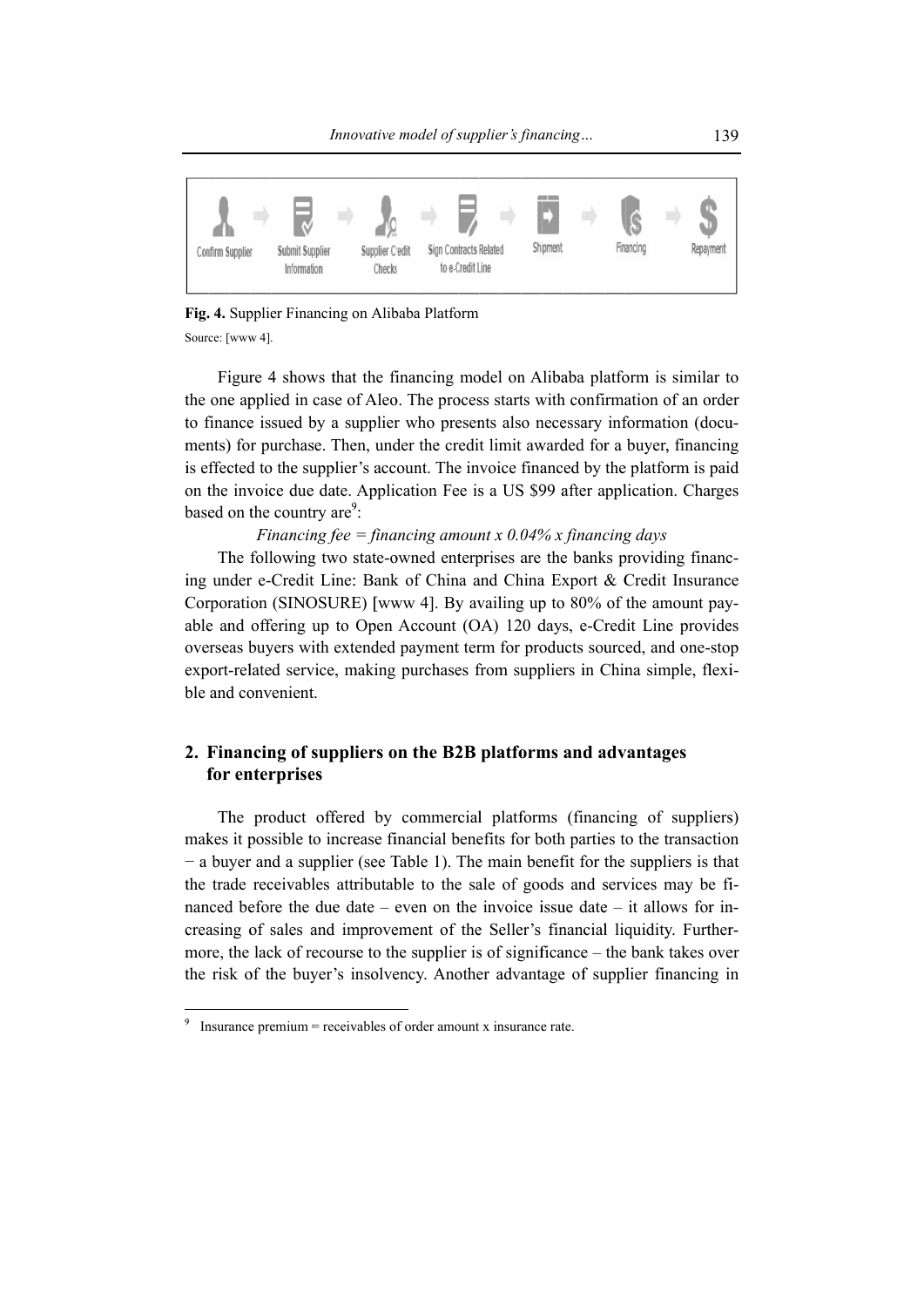e-commerce is easy and quick settlement of transactions. In the model of financing via a B2B platform, the supplier pays a single, known "in advance" fee that is calculated as a percentage of the financed receivables $10$ .

**Table 1.** Benefits of Supplier Financing

| <b>Benefits for a supplier</b>                                                                         | <b>Benefits for a buver</b>                          |
|--------------------------------------------------------------------------------------------------------|------------------------------------------------------|
| Improved financial liquidity                                                                           | Possibility to improve trade terms and conditions,   |
|                                                                                                        | such as extension of the payment term or/and         |
|                                                                                                        | lowering of the price                                |
| Simple costs of financing $-$ a single fee                                                             | Lack of fees for rendering the service available     |
|                                                                                                        | and making use of the service                        |
| Easy and quick settlement of transactions                                                              | Free-of-charge access to the online tool that allows |
|                                                                                                        | quick and easy settlement of transactions            |
| Free-of-charge access to Supplier Financing e-module Freedom as regards selection of receivables to be |                                                      |
| in e-commerce service                                                                                  | financed                                             |
| No recourse to a Supplier. A bank takes over the risk                                                  | Possibility to finance a part of the invoice         |
| of the buyer's insolvency                                                                              |                                                      |

Source: Own work.

The basic advantage for a buyer is that the platform offers the possibility to improve trade terms and conditions, such as extension of the payment term or/and lowering of the price and selecting any receivables to be financed. This form of financing offers also the possibility to finance only a part of the invoice. A buyer does not incur any costs of financing, and additionally, electronic workflow on the platform shortens the time needed for squaring accounts with the contracting parties. When a buyer has a limit awarded for financing of suppliers, he can also increase the group of his suppliers (he can avail himself of the possibility of quick financing of invoices) $11$ .

#### **Conclusion**

 $\overline{a}$ 

Procurement platforms are becoming an example of modern procurement management and best practices regarding communication with suppliers. Also, e-market is both for a supplier and a buyer a source of knowledge about the mar-

<sup>&</sup>lt;sup>10</sup> Platform participants may also use a secured transfer in case of transactions effected between the platform users. A secured transfer is a product that makes it possible to block the funds on the bank account, which provides a warranty of the buyer's solvency to the seller.<br><sup>11</sup> Besides supplier financing, Aleo platform offers free-of-charge transfers from ING Bank to the

accounts of the linked platform participants, regardless of the bank where the buyer's account is maintained.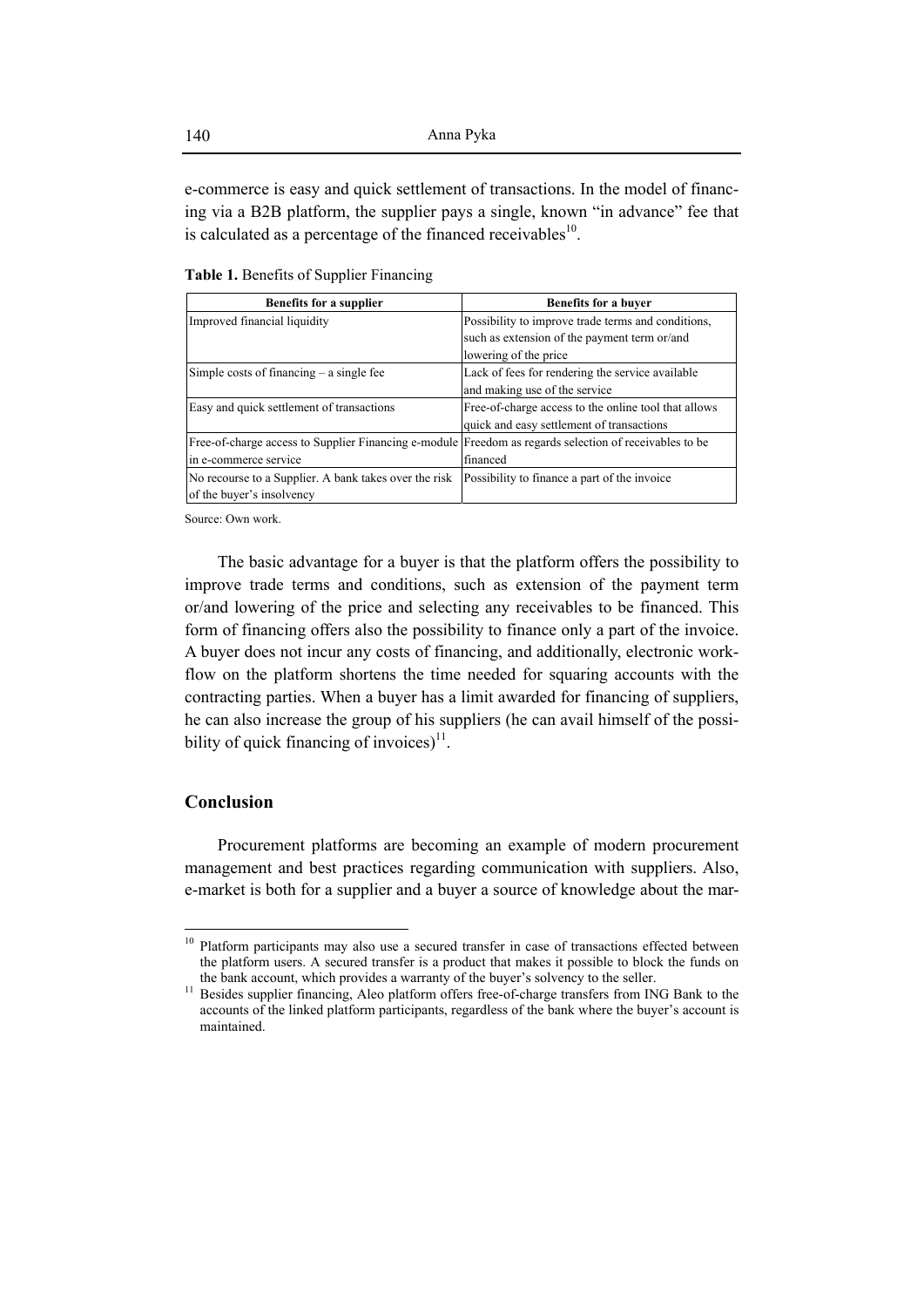ket or price benchmarks and an access to tailored e-banking. Owners of B2B platforms cooperate with the banks under cross selling and they offer commercial platforms participants a secured transfer, free-of-charge transfers, and most of all financing of suppliers. An advantage for B2B platforms is extension of the offered services, whereas for the bank – extension of potential sources of income<sup>12</sup>.

Till the middle of 2013, there was no e-commerce platform on the Polish market that would be dedicated to businesses only and which would be supported by a well-recognized brand of the financial sector. This gap has been filled in by the innovative ALEO commercial platform which, besides standard functionalities of the commercial platform, differentiates itself from other platforms with offering financing to the supplier, providing rating or offering the possibility to carry out electronic auctions (procurement and/or sale). On international market, supplier financing is offered by the Alibaba platform.

Supplier financing in a form of reverse purchase of receivables is an instrument offering benefits both for a buyer and a supplier. Thanks to commercial platforms, the buyer will be able to offer reverse factoring to their supplier, that is payment for the executed service or delivered product directly after the invoice is issued – domestic trade receivables not due and payable yet (the amount will be decreased by the cost of financing), and this will offer the buyer more opportunities to negotiate longer payment terms and better prices with their suppliers. Reverse factoring is a type of financing based on debtor's risk exclusively, that is, it is financing without recourse to the supplier. In case of reverse purchase of receivables, a buyer pays the receivables directly to the bank cooperating with the B2B platform owner. For a supplier, financing in a form of reverse purchase means, most of all, improvement of their financial liquidity (a supplier gets the receivables shortly after an invoice is issued). Such a form of financing may increase sales as a result of offering longer terms of payment by the suppliers to their clients. Moreover, both for the supplier as well as for the buyer, electronic workflow on the commercial platform accelerates settlements with the contracting parties.

Due to the above, the Author believes that the supplier financing service provided by e-commerce platforms is useful. So far, only a few platforms offer this service. It shall be kept in mind that potential increase of popularity of this

 $12$  The banks look for new sources of income, and thus they offer their existing and potential clients products other than standard bank services more often. Supplier financing via B2B platforms are one of such innovative services that are offered by the banks. The banks cannot be involved in direct sale of business platforms, which results from statutory regulations applicable to them, however, they may advise about such platforms and benefit from it under cross selling.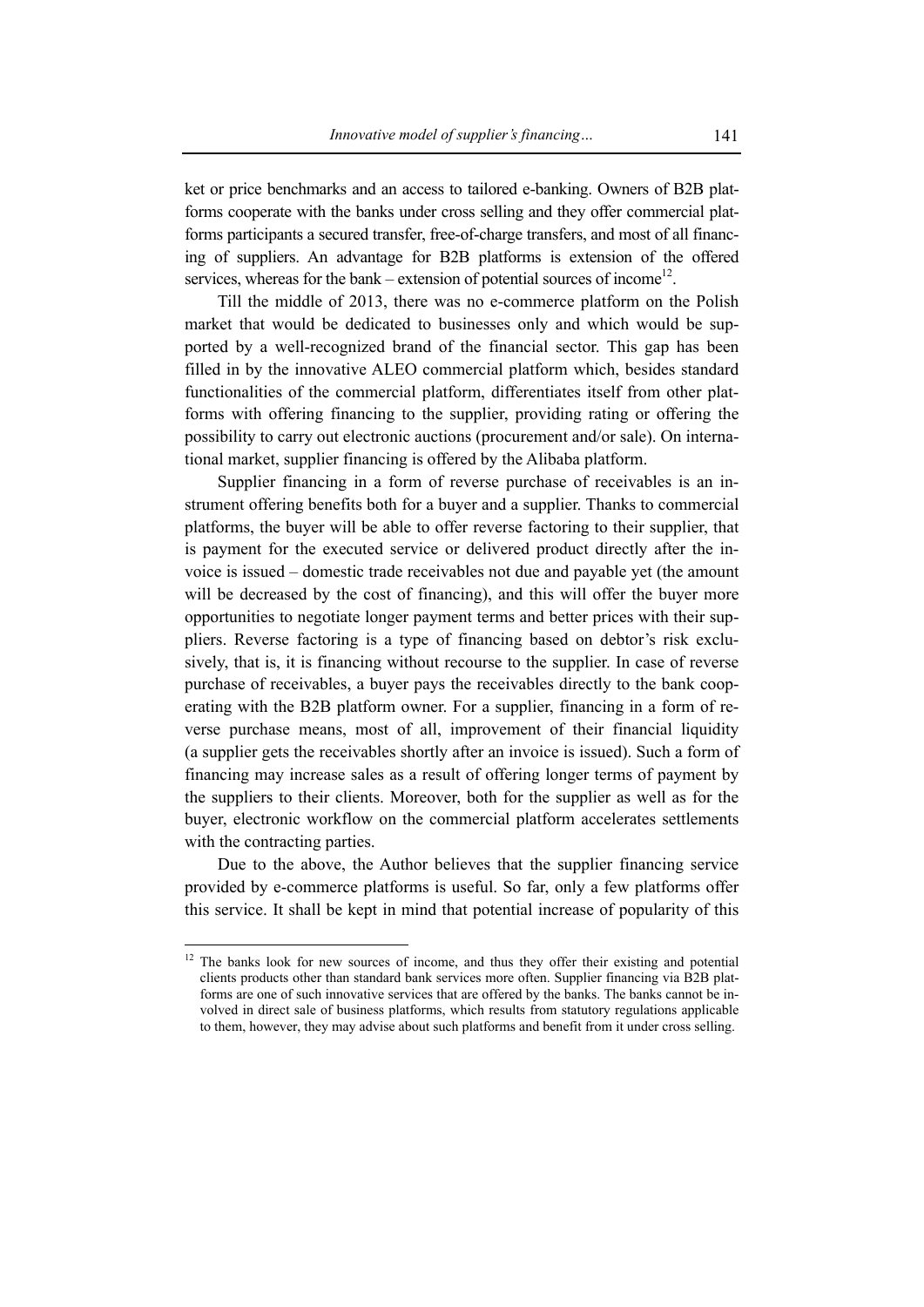form of financing of enterprises will depend, to a great extent, on how the commercial platforms will be prepared to offering of this product, which in turn depends on support provided by financial institutions (mostly banks) that give access to cash and assess credit capacity of a buyer. However, taking into account the fact that the banks are looking for new sources of income based on cross selling (besides insurance, accounting, HR and payroll area), it may be assumed that popularity of this form of financing will be growing.

#### Literature

- Bajaj K.K., Nag D. (2005), E-Commerce. The Cutting Edge of Business, Second Edition, Tata McGraw-Hill.
- Chaffey D. (2012), E-business & E-commerce Management: Instructor's Manual, 5th ed., Pearson, London.
- Dziubak P. (2013), Serwis aukcyjny dla biznesu w ING BSK nie tylko dla klientów, "Dziennik Gazeta Prawna", 17.10.2013.
- Flanagin A.J., Metzger M.J., Pure R., Markov A., Hartsell E. (2014), Mitigating Risk in E-commerce Transactions: Perceptions of Information Credibility and the Role of User-generated Ratings in Product Quality and Purchase Intention, "Electronic Commerce Research ", No. 14.1.
- Goldstein A., O'Connor D. (2000), *E-commerce for Development: Prospects and Policy* Issue, "Technical Paper", No. 164, OECD Development Center, Paris.
- Gyami A. (2005), Closing the Digital Divide in Sub-Saharan Africa: Meeting the Challenges of the Information Age, "Information Development", Vol. 21, No. 1.
- Hackbarth G., Kettinger W.J. (2000), Building an E-Business Strategy, "Information Systems Management", 17(3), pp. 78-93.
- Halim M.S.A., Musa N.M., Embat A., Amin W., Muda M.S. (2012), The Impact of E-commerce Technology Resources and Management Skills On Organization Capabilities in Malaysi, "Interdisciplinary Journal of Contemporary Research in Business", Vol. 3, No. 10.
- Hinson R., Boateng R., Olav J.S. (2008), E-business Financing: Preliminary Insights from a Developing Economy Context, "Journal of Information, Communication & Ethics in Society", Vol. 6, Iss. 3, pp. 196-215.
- Henig P.D. (2000), Revenge of the Bricks, Red Herring, August.
- Majewski P. (2007), Czas na E-biznes. Sprawdzone i skuteczne metody zarabiania w internecie, Wyd. Złote Myśli, Gliwice.
- Mehrtens J., Cragg P.B., Mills A.M. (2001), A Model of Internet Adoption by SMEs. "Information and Management", No. 39.
- Mutula S., van Brakel P. (2007), ICT Skills Readiness for the Emerging Digital Economy among Small Businesses in Developing Countries. Case Study of Botswana, "Library High Tech.", Vol. 25, No. 2.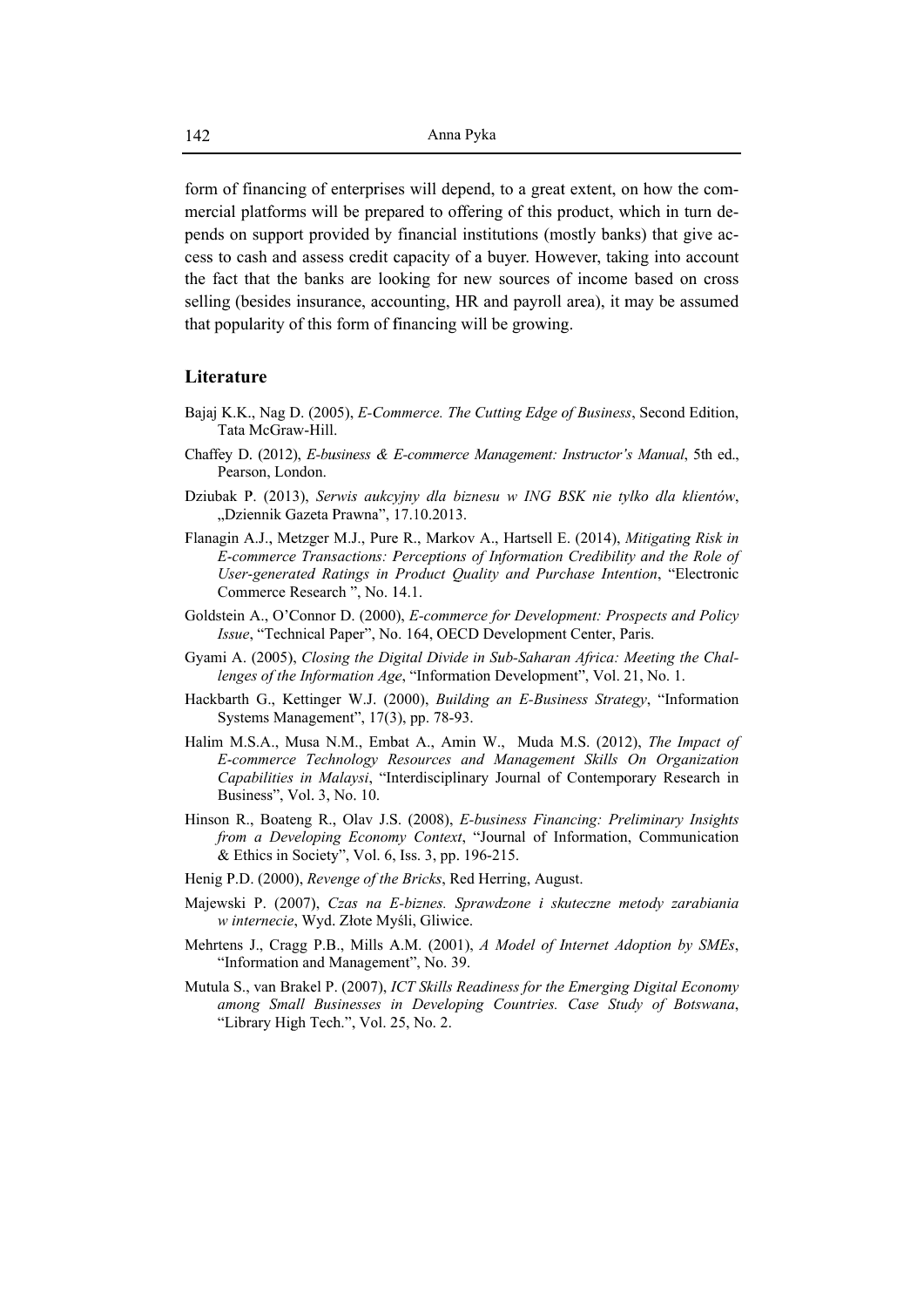- Panos M., Pardalos V., Tsitsiringos K. (2002), Financial Engineering, E-commerce and Supply Chain, Vol. 70, Kluwer Academic Publishers.
- Pinero E. (2001), eBusiness or eCommerce "Need-to-Know" Information for Economic Developers, "Economic Development Review", Vol. 17, No 3.
- Poon S. (1999), Small Business and Internet Commerce: What Are the Lessons Learned? [in:] F. Sudweeks, C. Romm (eds.), *Doing Business on the Internet: Opportunities* and Pitfalls, Springer-Verlag, London.
- Poon S. (2000), Business Environment and Internet Commerce Benefits  $-A$  Small Business *Perspective*, "European Journal of Information Systems", Vol. 9, Iss. 2, pp. 72-81.
- Poon S., Swatman P. (1997), Internet-based Small Business Communication, "International Journal of Electronic Commerce", No. 7(2).
- Pyka A., Błach J. (2014), Business-to-business Platforms as a Part of E-commerce -*Possibilities of Practical Use by Polish Enterprises, "Copernican Journal of Fi*nance & Accounting", Vol. 3, No. 2.
- Pyka A. (2009), Bankowy wykup wierzytelności handlowych w finansowaniu przedsiebiorstwa [w:] W. Szczęsny, J. Turyna (red.), Finansowe uwarunkowania rozwoju organizacji gospodarczych. Teoria i praktyka budżetowania, Wydawnictwo Naukowe Uniwersytetu Warszawskiego, Warszawa.
- Schneider G. (2009), Electronic Commerce, 10th edition, MA: Course Technology Cengage Learning, Boston.
- Schneider G. (2011), *E-Business*, 9th edition, International Edition, Course Technology, Cengage Learning, Boston.
- Timmers P. (1999), *Electronic Commerce*, Wiley, New York.
- Turban E., King D., Lee J.K., Viehland D. (2006), Electronic Commerce: A Managerial Perspective, 4th ed., Prentice Hall, Upper Saddle River, NJ.
- Twaróg E. (2013), ING zachęca biznes do e-handlu, "Puls Biznesu", 17.10.2013.
- Wigand R.J., Benjamin R.I. (1995), Electronic Commerce, Effects on Electronic Markets, "Journal of Computer Mediated Communication", Vol. 1, No. 3.
- Willis J.L. (2004), What Impact Will E-Commerce Have on the U.S. Economy? Economic Review, Federal Reserve Bank of Kansas City.
- Williams A.R.T., Dale B.G., Visser R.L., van der Wiele T. (2001), B2B, Old Economy Business and the Role of Quality. Part 2: The More Complex Possibilities, "Measuring Business Excellence", Vol. 5, No. 2, pp. 39-44.
- Whinston A., Choi S.Y., Stahl D. (1997), E-Marketplaces and the E-Procurement Cube, Winston.
- Woods A. (2011), The Great ecommerce Opportunity, "Marketing", November 9.
- [www 1] Buyer and Supplier as Value Creators, Marketplanet, http://www.market planet.pl/2014/11/04/ (accessed on 16th November 2014).
- [www2] http://www.marketplanet.pl/2014/partnerstwa-nowym-wydaniu-wyniki-badania -kupiec-dostawca-kreatorami-wartosci/ (accessed on 16th November 2014).